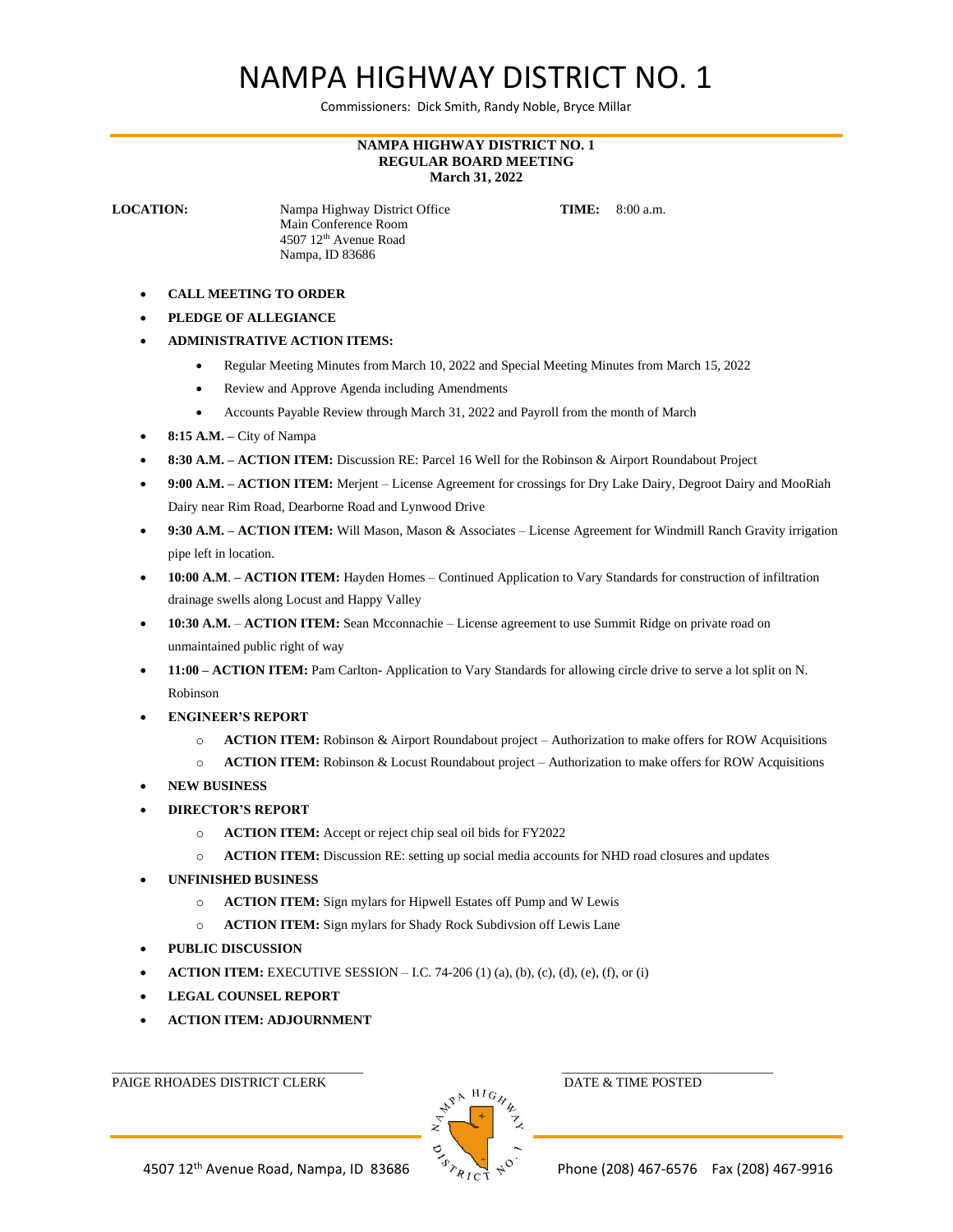## **NAMPA HIGHWAY DISTRICT NO. 1 REGULAR MEETING**

**PRESENT:** Commissioner Dick Smith, Commission Bryce Millar, and Commissioner Randy Noble; Attorney David Wynkoop, Director Devin Muchow, Engineer Nick Lehman; District Clerk Paige Rhoades; Right-of-Way Agent Eddy Thiel; Assistant Engineer Noble Lafferty **GUESTS:** Eric Scheck; Caleb LaClaire; Mike Hawkins; Matt Travis; Sean & Crystal McConnachie; Pam Carlton; Will Mason

Chairman Dick Smith called the meeting to order at 8:00 a.m. and all present said the Pledge of Allegiance.

Commissioner Millar made a MOTION to approve the Regular Meeting Minutes from March 10, 2022, and Special Meeting Minutes from March 15, 2022. Commissioner Noble SECONDED the motion. MOTION CARRIED.

Commissioner Noble made a MOTION to approve the agenda as posted. Commissioner Millar SECONDED the motion. MOTION CARRIED.

Commissioner Noble made a MOTION to approve Accounts Payable through March 31, 2022, and Payroll for the month of March. Commissioner Millar SECONDED the motion. MOTION CARRIED.

ROW Agent Thiel presented the Board with the final plat for Hipwell Estates. Commissioner Millar made a MOTION to approve the final plat and authorize the Chairman to sign and accept Hipwell Estates for maintenance. Commissioner Noble SECONDED the motion. MOTION CARRIED.

ROW Agent Thiel presented the Board with the final plat for Shady Rock Subdivision. Commissioner Noble made a MOTION to approve the final plat and authorize the Chairman to sign. Commissioner Millar SECONDED the motion. MOTION CARRIED.

At 8:30 a.m., Engineer Lehman and Attorney Wynkoop requested that the Board go into Executive Session to discuss the possibility of litigation for the Robinson & Airport Roundabout project.

EXECUTIVE SESSION: At 8:31 a.m., Commissioner Noble made a MOTION to go into Executive Session pursuant to IC 74-206 (1)(F). Commissioner Millar SECONDED the motion. MOTION CARRIED. Upon Roll Call, Commissioner Smith voted "aye", Commissioner Noble voted "aye", and Commissioner Millar voted "aye".

The Board concluded Executive Session at 8:58 a.m.

At 9:00 a.m., Mike Hawkins, with Brighthawk, appeared before the Board on behalf of Merjent to discuss obtaining a license agreement for pressurized effluent lines crossings for Dry Lake Dairy, Degroot Dairy and MooRiah Dairy. ROW Agent Thiel discussed with the Board what the license agreement for the crossings entailed. Mr. Hawkins discussed what the plans were for the crossings for each Dairy. The Board advised the Staff that they had no objection to the request and authorized ROW Agent Thiel to work out the details with Mr. Hawkins and prepare the license agreement for the Board authorization.

District Engineer Nick Lehman began the Engineer's work report.

For Robinson & Airport Roundabout, Engineer Lehman advised the Board that John Hill sent a final offer letter to the owners of Parcel #9. John Hill was contacted by the property owner's attorney and they are currently working on a possible agreement.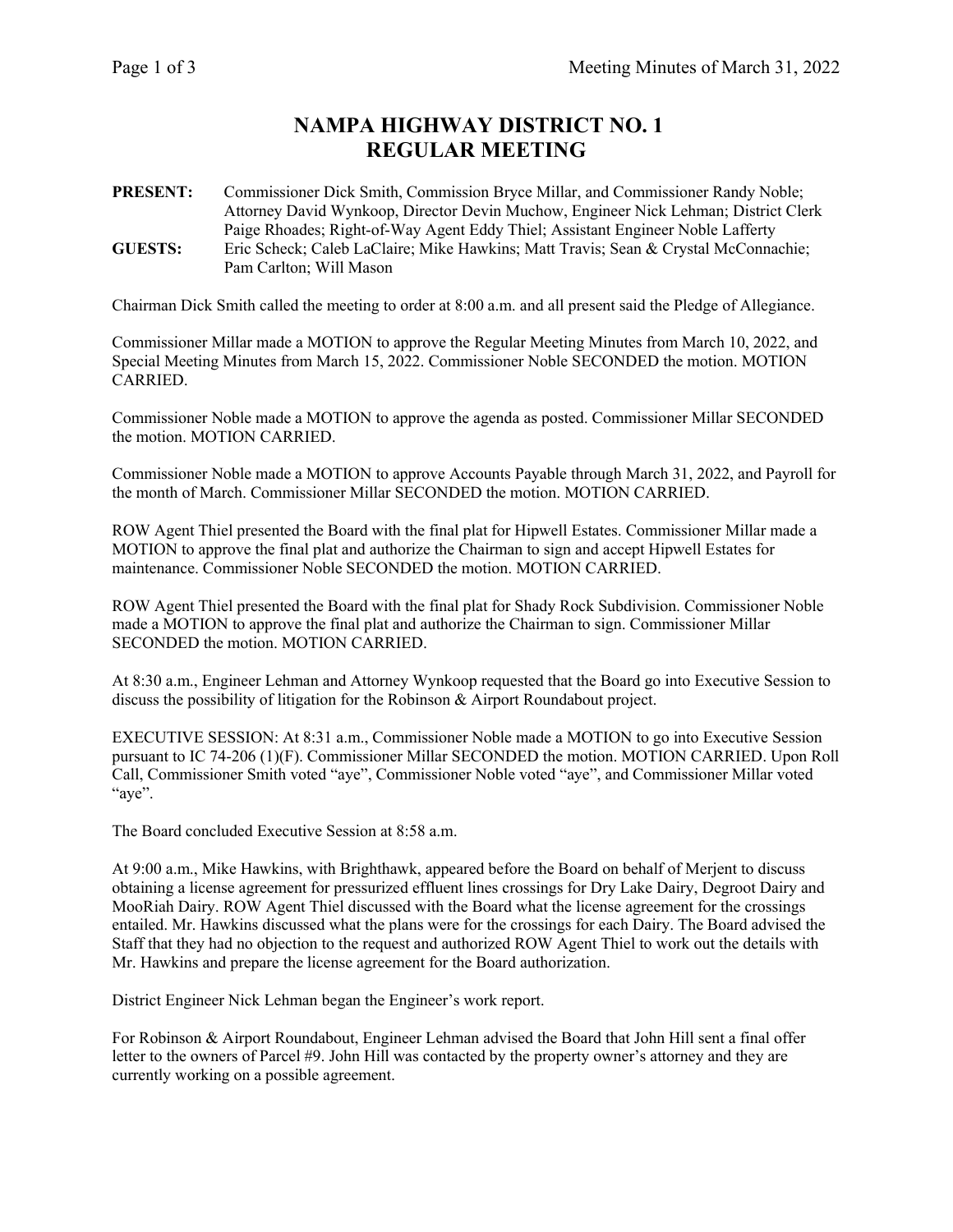For the Middleton & Orchard Signal Project, Engineer Lehman advised the Board that Knife River is working on the road section, they have been hauling in road base materials. Knife River is currently planning to start concrete work on April 11 and paving around April 21. Engineer Lehman advised the Board that the signal poles maybe delayed due to shipping but that shouldn't stop the intersection from opening on time as an allway stop controlled intersection until the poles arrive.

For Robinson & Locust Roundabout, Engineer Lehman advised the Board that John Hill sent final offer letters to Scott Daniels and Tom Zahradnicek. The Board will need to decide how they want to proceed for possible condemnation. Engineer Lehman advised the Board that he met with Terry Henrickson and went over some of his concerns. Staff is working on making some modifications to the plans based off that conversation. After a letter was sent out for rocks in the right-of-way to Scott Daniels, he has since moved them out of the right-ofway as requested by Staff.

Engineer Lehman requested at this time that the Board authorize Staff to obtain outside counsel to begin the condemnation process. Commissioner Millar made a MOTION to authorize outside counsel to be retained. Commissioner Noble SECONDED the motion. MOTION CARRIED.

For the Happy Valley & Victory Surplus Property, Engineer Lehman advised the Board that he is sending out the publication for the Public Auction bid opening for the remaining south parcel. That Public Hearing Auction will be held on April 28, 2022.

For FY2022 Paving, Engineer Lehman advised the Board that they are working on getting the Paving Agreement signed with Idaho Materials.

For FY2022 Seal Coat Oil Supply, Engineer Lehman advised the Board that the bids came in much higher than anticipated and requests that the Board reject all bids. Commissioner Noble made a MOTION to reject all FY2022 Seal Coat Oil Supply bids. Commissioner Millar SECONDED the motion. MOTION CARRIED.

For the City of Nampa MOU regarding General Cooperation of Planning & Zoning, Annexation, Development and Maintenance Activitiesd, Engineer Lehman advised the Board that the draft of the revised MOU has been submitted to the city for their review.

This completed the Engineer's work report.

At 9:30 a.m., Will Mason, with Mason & Associates, and Matt Travis, owner of Windmill Ranch, appeared before the Board to discuss a license agreement for a gravity irrigation pipe to remain in the current location. ROW Agent Thiel addressed the Board regarding the request. Mr. Mason provided comment. After discussion, Commissioner Millar made a MOTION to approve the license agreement to allow the gravity irrigation pipe to remain in the current location. Commission Noble SECONDED the motion. MOTION CARRIED.

Director Muchow began his work report.

Director Muchow presented the Board with the Shop Report.

Director Muchow advised the Board that the Bridge crew is currently working on culvert crossings on Locust Lane. They also had to do some pipe work at the Middleton and Orchard intersection project.

Director Muchow advised the Board that the Road crew is currently working on Melmont Road between Can Ada Road and Southside Blvd. The Road crew also is working on Middleton Road.

Director Muchow advised the Board that the ACCHD meeting will be held April 21, 2022, at 1:30 p.m. at the Notus-Parma Highway District.